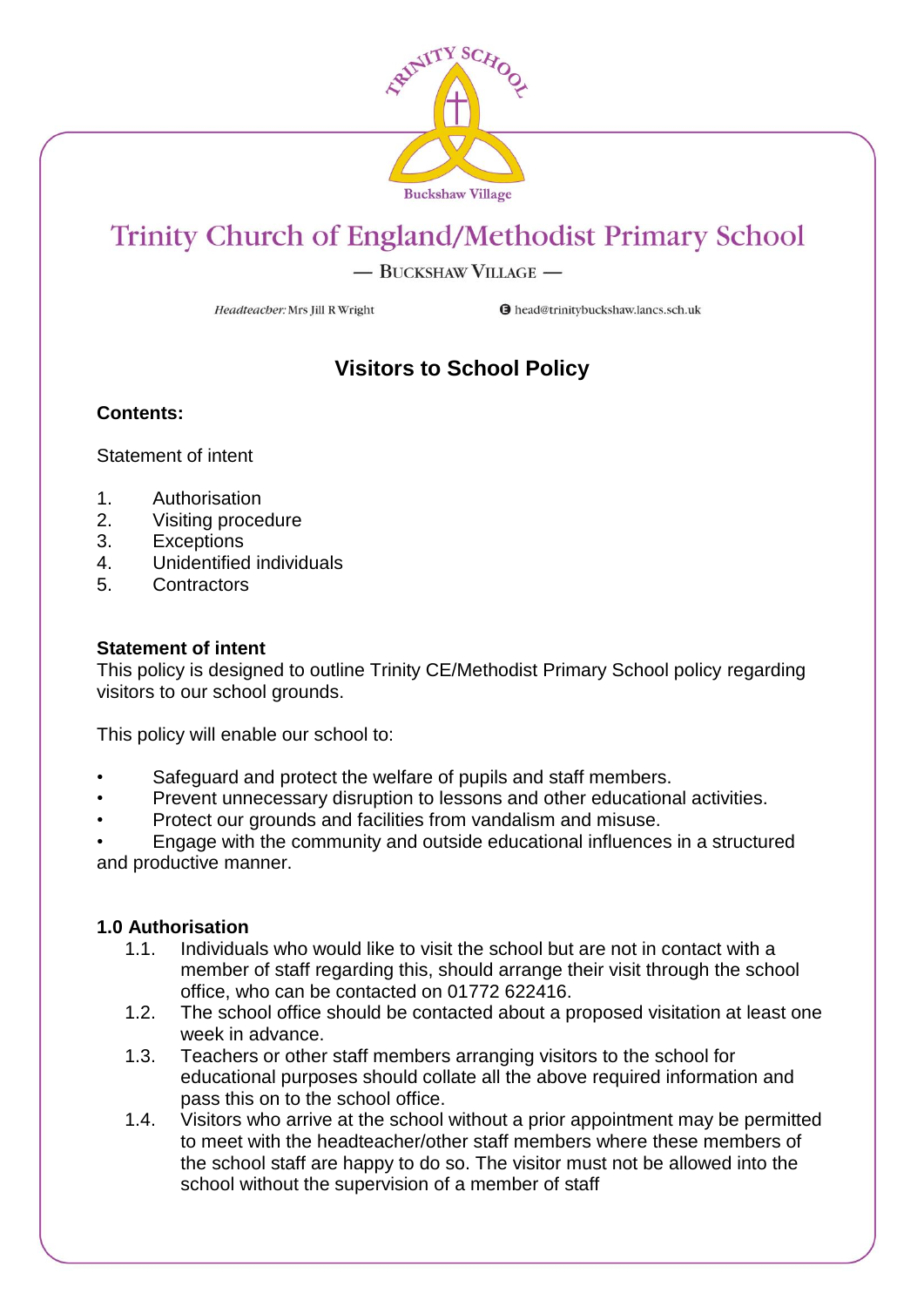

# Trinity Church of England/Methodist Primary School

## - BUCKSHAW VILLAGE -

Headteacher: Mrs Jill R Wright

**O** head@trinitybuckshaw.lancs.sch.uk

1.5. Parents are discouraged from visiting the school during school hours unless for a school event or emergency. Where a parent arrives at the school, they must follow the visiting procedures outlined below.

#### **2.0 Visiting procedures**

- 2.1. All visitors to the school including parents, must comply with the following procedures:
	- Immediately report to the school reception area on arrival
	- Provide their details to the reception staff, including:
	- Name
	- Purpose of visit
	- Name of pupil the visit pertains to/staff member who arranged the visit
	- Expected length of visit
	- Sign-in using the sign in system at reception
	- Display ID badge provided at all times while on school property
- 2.2. Visitors must comply with the school Code of Conduct and all other policies.
- 2.3. Visitors are advised that our school is a non-smoking area and smoking is not permitted anywhere within school grounds.
- 2.4 Visitors are advised that mobile phones cannot be used whilst on the school premises

### 3.0 **Contractors**

- 3.1 All contractors to the school must comply with the following procedures:
	- Comply with visiting procedures in 2.0.
	- All contractors new to the school must undertake a contractor induction at the point of signing in.
	- All contractors not to engage in conversation with pupils/service users.
	- All contractors to comply with all health and safety policies and safeguarding procedures when working on the school premises;
	- Act in a responsible and proper manner;
	- All contractors to come to a working agreement regarding how they can work on the school premises during the school day.

### **3.0 Exceptions**

- 3.1. Parents/caregivers/friends/relations etc. attending scheduled open days, sports events or other 'by-invitation' school activities are exempt from the visiting procedures outlined above.<br>3.2 Anyone attending school events she
- Anyone attending school events should keep to the areas of the school grounds where the events are taking place (for example the sports field,